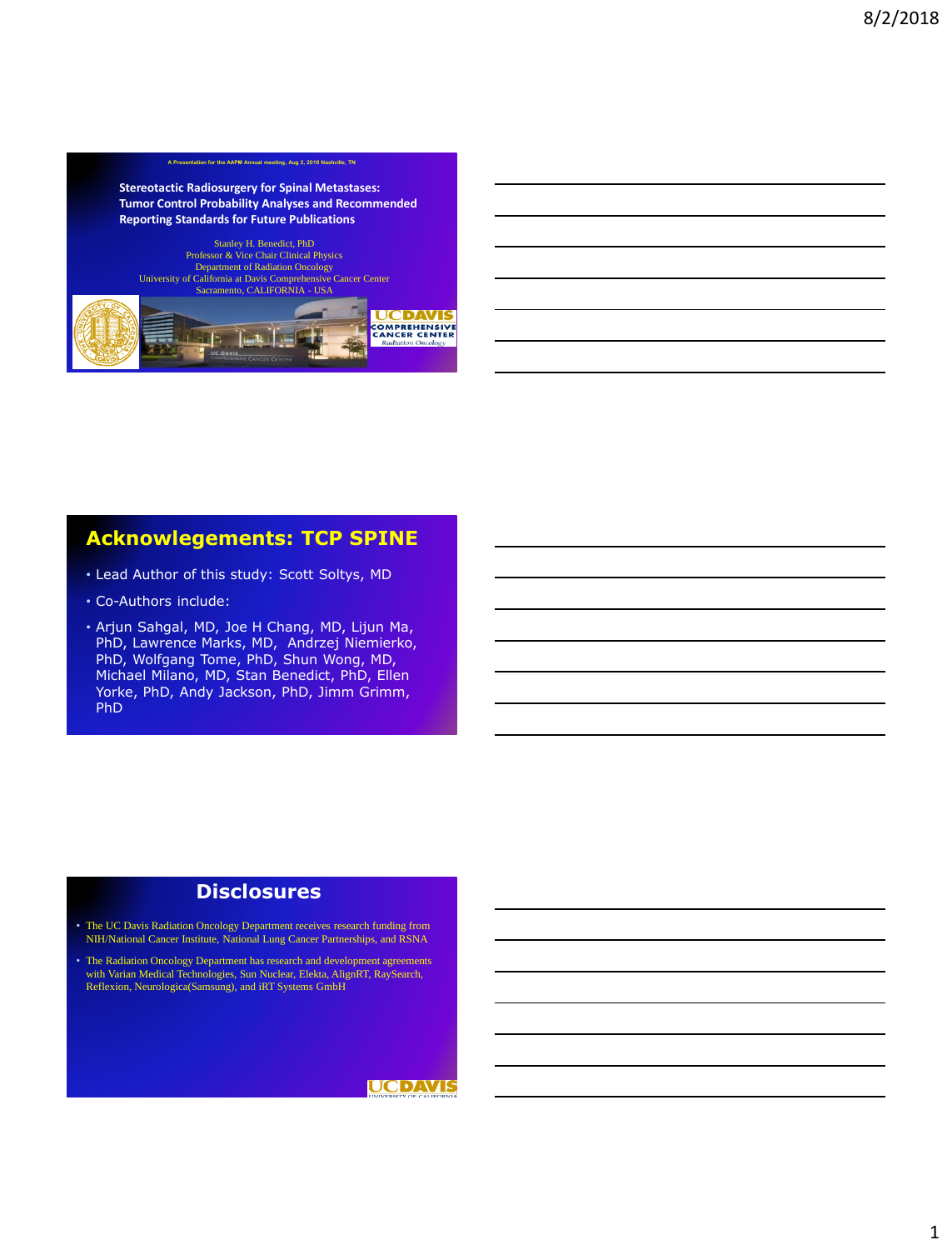#### **Overview of Spine TCP Literature**

- In accordance with the guidelines established by the Hytec project, spinal TCP from SBRT and hypofrationated protocols have been evaluated from the reports in the literature.
- The Spinal HyTec TCP presentation will review the relevant issues in defining the dose to tumor control effect for spinal SBRT, including<br>goal of treatment (tumor control, pain relief, and reduction in<br>neurological symptoms), challenges in tumor volumes, margins,<br>dose, fractionation, and im
- Much of the data extracted from 15 manuscripts and 329 tumors demonstrate a clinically acceptable range of 16 – 24 Gy in a single fraction or a similar biologically effective dose in multiple fractions (with common dosing schemes of 24Gy in 2 fractions and 27-30Gy in 3 fractions).

# **CLINICAL SIGNIFICANCE**

- Metastatic disease to the spine represents one of the most significant causes of morbidity in patients with cancer, occurring in approximately 40% of patients
- Ref; Klimo P, Jr., Schmidt MH. Surgical management of spinal metastases. The oncologist 2004;9:188-96.

## **Treatment Endpoints**

- It is challenging to assess local tumor control in spinal metastases treated with SRS.
- Post-SRS imaging and clinical changes reflect the combined effects of tumor response, tumor progression (perhaps in a sub-region), and treatment-related side effects such as pain flare<sup>8</sup> and vertebral body compression fracture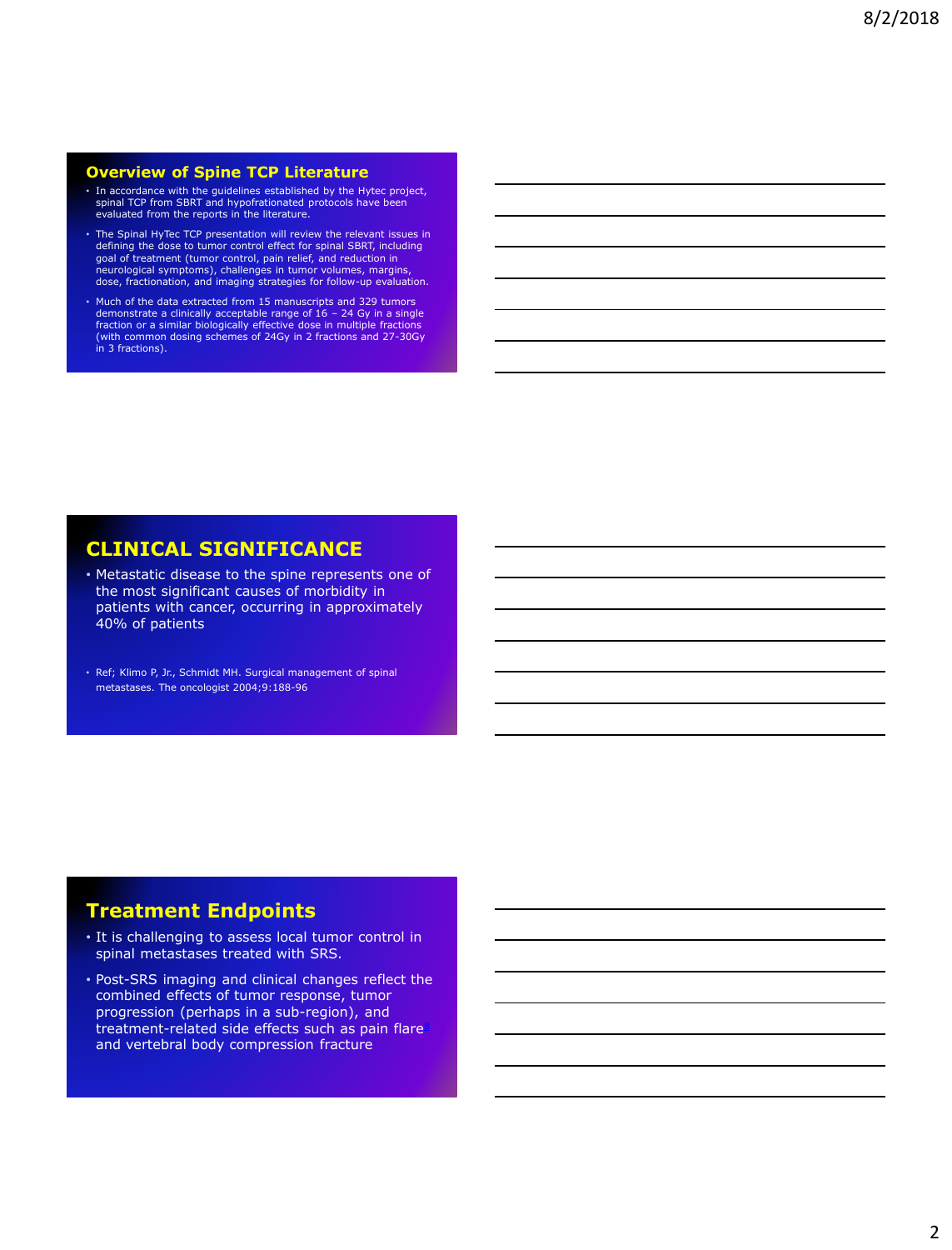# **Treatment Endpoints**

- The traditional tumor measurement-based response criteria (e.g. RECIST) might not be appropriate for bone metastasis since controlled osseous tumor does not decrease in size.
- Thus, tumor control is typically defined as lack of progression on imaging.

## **Treatment Endpoints**

• For the present TCP analysis, we recorded tumor control rates as defined by each manuscript, acknowledging that each report may have slightly different criteria for tumor control

## **Treatment Options**

- Treatment options have traditionally consisted of open surgical resection for relief of spinal cord and nerve compression or for mechanical stabilization, and fractionated external beam irradiation.
- Goals of therapy include tumor control as well as relief of pain and neurologic symptoms.
- Multiple prospective studies have demonstrated equivalent short-term pain control with short course hypofractionated approaches (eg. 8Gy in 1 fraction, 20 Gy in 5 fractions) compared to longer conventional fractionation schemes (eg. 30 Gy in 10 fractions, 40 Gy in 20 fractions)

•Ref Wu JS, et al *IJROBP* 2003;55:594-605.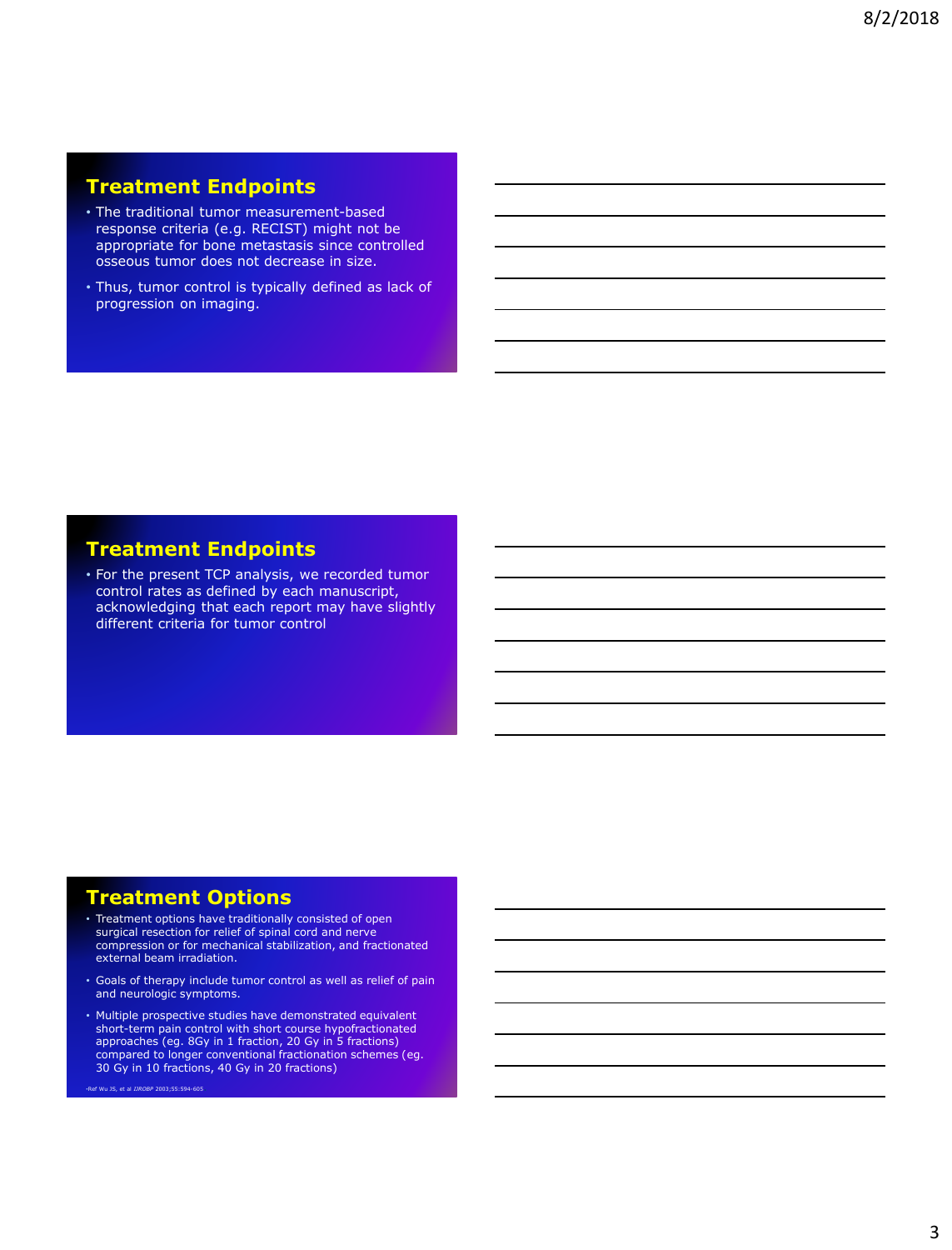### **Treatment Options…. SRS**

- However, the rate of retreatment after the lowsingle-dose option is higher than after the higher dose fractionated option, thus suggesting that the former does not provide optimal longer-term tumor control.
- This early finding that higher radiotherapy doses may lead to better tumor control led to interest in stereotactic, hypofractionated treatment as a means for biologically effective dose escalation

#### **The analysis was performed as follows:**

- (1) prescription dose was taken as the physical dose;
- (2) as reporting of tumor coverage is largely absent, TCP was directly related to the named prescription dose rather than to the minimum dose or other measures of tumor under-coverage, as previously reported
- (3) conformity indices was mostly absent, the dose to the tumor was taken to be the same as the prescription dose
- (4) data from metastases that had not been previously treated and those that were recurrent following prior RT were pooled

#### **MATHEMATICAL/BIOLOGICAL MODELS**

- 
- Challenges of interpreting data
- TCP scoring
- Analysis type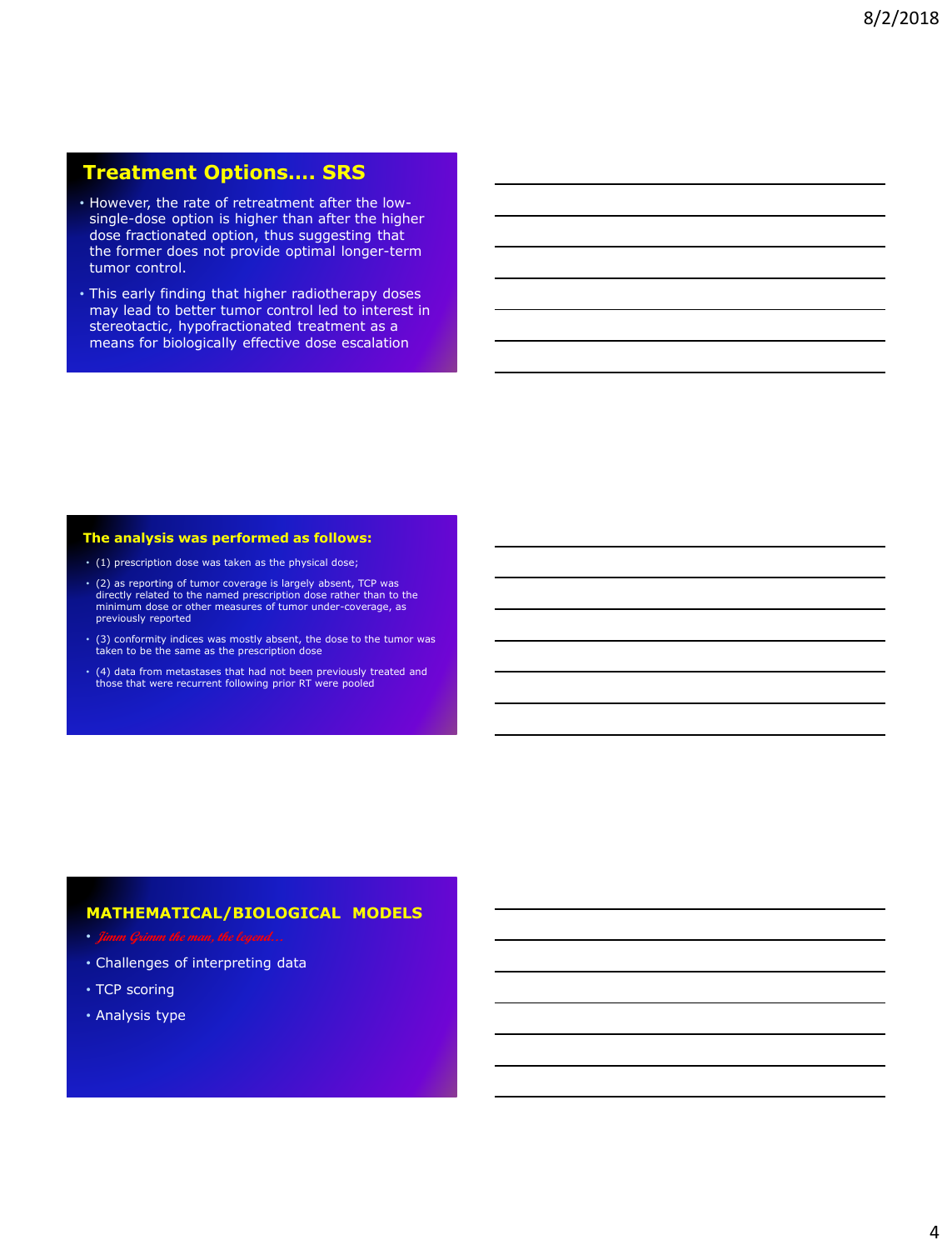

| <u> 1989 - Johann Stoff, amerikan bestemanns foar it ferskearre fan de ferskearre fan de ferskearre fan de ferske</u> |  |  |
|-----------------------------------------------------------------------------------------------------------------------|--|--|
|                                                                                                                       |  |  |
| <u> 1989 - Johann Stoff, amerikansk politiker (d. 1989)</u>                                                           |  |  |
|                                                                                                                       |  |  |
| <u> 1989 - Andrea Stadt Britain, amerikansk politik (* 1958)</u>                                                      |  |  |
|                                                                                                                       |  |  |

#### **Recent data to be added:**

- Guckenberger M, Mantel F, Gerszten PC, Flickinger JC, Sahgal A, Létourneau D, Grills IS, Jawad M, Fahim DK, Shin JH, Winey B, Sheehan J, Kersh R. Safety and efficacy of stereotactic body radiotherapy as primary treatments
- Ho JC, Tang C, Deegan BJ, Allen PK, Jonasch E, Amini B, Wang XA, Li J, Tatsui CE,<br>Rhines LD, Brown PD, Ghia AJ. The use of spine stereotactic radiosurgery for<br>oligometastatic disease. J Neurosurg Spine. 2016 Aug;25(2):23
- Bernard V, Bishop AJ, Allen PK, Amini B, Wang XA, Li J, Tatsui CE, Rhines LD,<br>Brown PD, Ghia AJ. Heterogeneity in Treatment Response of Spine Metastases to<br>Spine Stereotactic Radiosurgery Within "Radiosensitive" Subtypes
- **Potentially one more dataset if it is published in time before HyTEC deadline**

### **FACTORS AFFECTING OUTCOMES**

• Minimum target dose:-Correlating reported dose with clinical outcomes is hindered by the reality that the portion of the target immediately adjacent to the spinal cord is often not receiving the prescription dose (due to normal tissue constraints), and the degree of "under-dosage" of this portion is not always evident in the published reports."